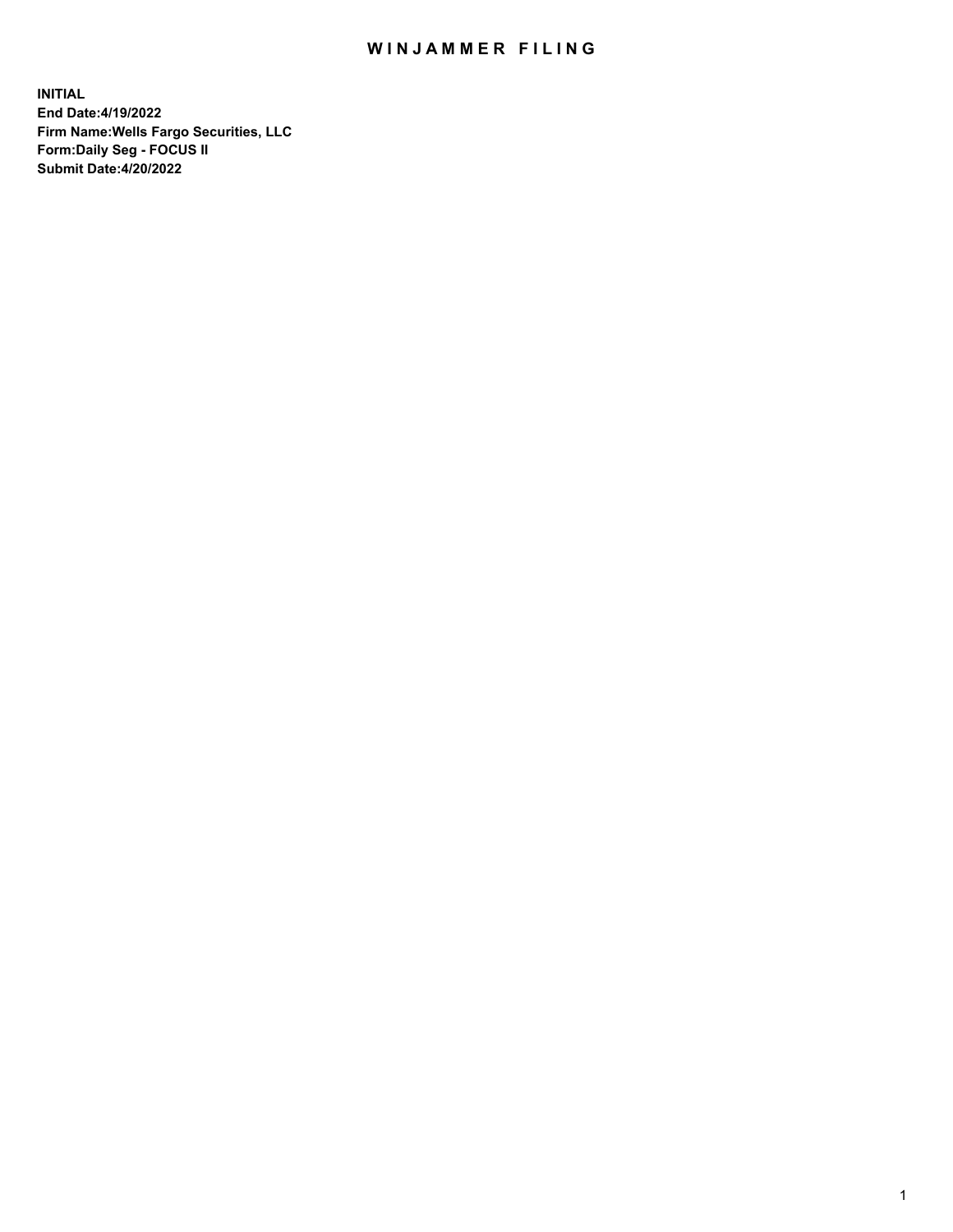**INITIAL End Date:4/19/2022 Firm Name:Wells Fargo Securities, LLC Form:Daily Seg - FOCUS II Submit Date:4/20/2022 Daily Segregation - Cover Page**

| Name of Company                                                                                                                                                                                                                                                                                                                | <b>Wells Fargo Securities LLC</b>                          |
|--------------------------------------------------------------------------------------------------------------------------------------------------------------------------------------------------------------------------------------------------------------------------------------------------------------------------------|------------------------------------------------------------|
| <b>Contact Name</b>                                                                                                                                                                                                                                                                                                            | <b>James Gnall</b>                                         |
| <b>Contact Phone Number</b>                                                                                                                                                                                                                                                                                                    | 917-699-6822                                               |
| <b>Contact Email Address</b>                                                                                                                                                                                                                                                                                                   | james.w.gnall@wellsfargo.com                               |
| FCM's Customer Segregated Funds Residual Interest Target (choose one):<br>a. Minimum dollar amount: ; or<br>b. Minimum percentage of customer segregated funds required:% ; or<br>c. Dollar amount range between: and; or<br>d. Percentage range of customer segregated funds required between:% and%.                         | 105,000,000<br><u>0</u><br>0 <sub>0</sub><br>00            |
| FCM's Customer Secured Amount Funds Residual Interest Target (choose one):<br>a. Minimum dollar amount: ; or<br>b. Minimum percentage of customer secured funds required:%; or<br>c. Dollar amount range between: and; or<br>d. Percentage range of customer secured funds required between:% and%.                            | 30,000,000<br><u>0</u><br>0 <sub>0</sub><br>0 <sub>0</sub> |
| FCM's Cleared Swaps Customer Collateral Residual Interest Target (choose one):<br>a. Minimum dollar amount: ; or<br>b. Minimum percentage of cleared swaps customer collateral required:% ; or<br>c. Dollar amount range between: and; or<br>d. Percentage range of cleared swaps customer collateral required between:% and%. | 355,000,000<br><u>0</u><br>00<br>00                        |

Attach supporting documents CH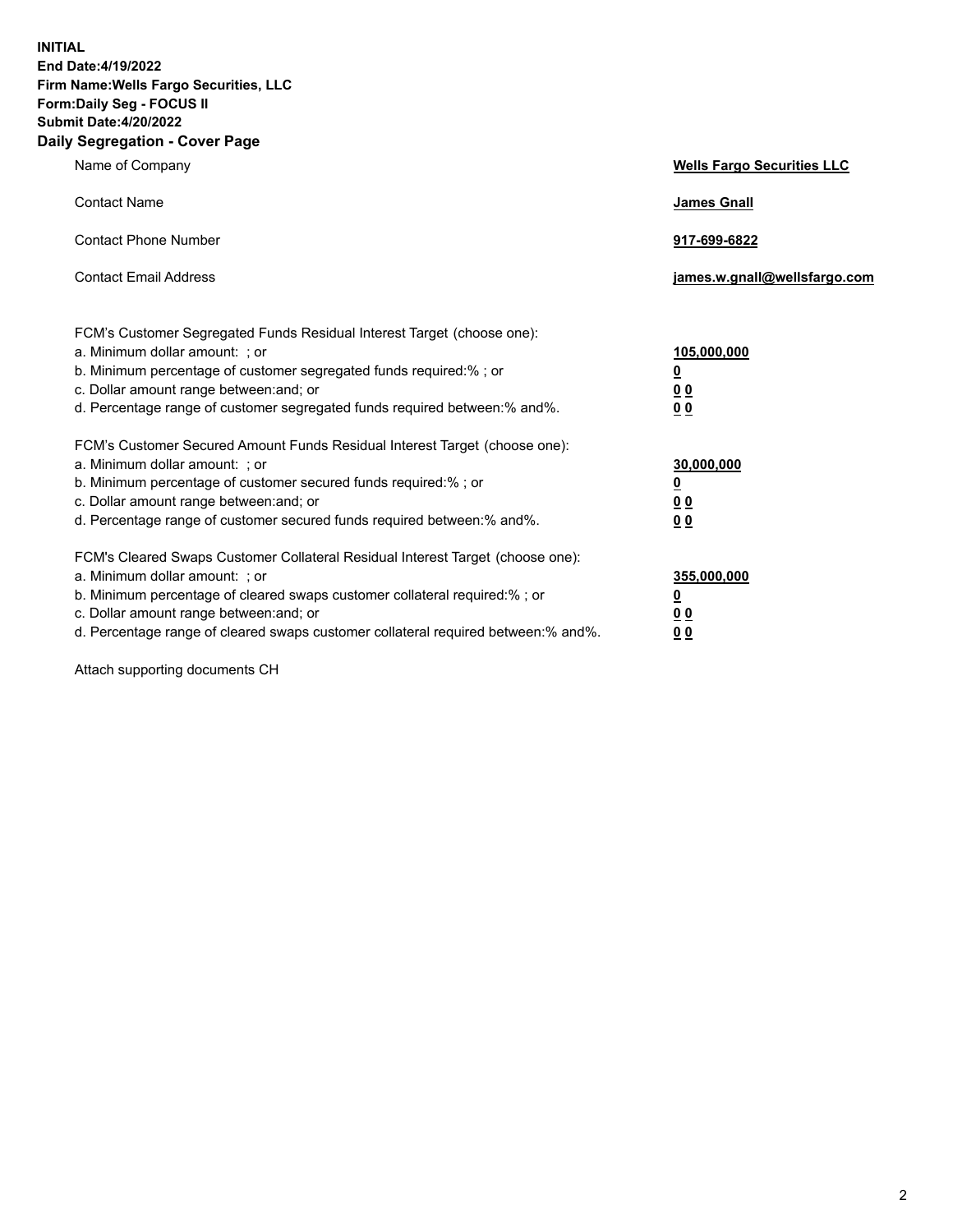**INITIAL End Date:4/19/2022 Firm Name:Wells Fargo Securities, LLC Form:Daily Seg - FOCUS II Submit Date:4/20/2022 Daily Segregation - Secured Amounts**

|     | Foreign Futures and Foreign Options Secured Amounts                                         |                               |
|-----|---------------------------------------------------------------------------------------------|-------------------------------|
|     | Amount required to be set aside pursuant to law, rule or regulation of a foreign            | $0$ [7305]                    |
|     | government or a rule of a self-regulatory organization authorized thereunder                |                               |
| 1.  | Net ledger balance - Foreign Futures and Foreign Option Trading - All Customers             |                               |
|     | A. Cash                                                                                     | 682,045,174 [7315]            |
|     | B. Securities (at market)                                                                   | 381,250,856 [7317]            |
| 2.  | Net unrealized profit (loss) in open futures contracts traded on a foreign board of trade   | -215,273,805 [7325]           |
| 3.  | Exchange traded options                                                                     |                               |
|     | a. Market value of open option contracts purchased on a foreign board of trade              | 20 [7335]                     |
|     | b. Market value of open contracts granted (sold) on a foreign board of trade                | $0$ [7337]                    |
| 4.  | Net equity (deficit) (add lines 1. 2. and 3.)                                               | 848,022,245 [7345]            |
| 5.  | Account liquidating to a deficit and account with a debit balances - gross amount           | 51,971,317 [7351]             |
|     | Less: amount offset by customer owned securities                                            | -51,971,127 [7352] 190 [7354] |
| 6.  | Amount required to be set aside as the secured amount - Net Liquidating Equity              | 848,022,435 [7355]            |
|     | Method (add lines 4 and 5)                                                                  |                               |
| 7.  | Greater of amount required to be set aside pursuant to foreign jurisdiction (above) or line | 848,022,435 [7360]            |
|     | 6.                                                                                          |                               |
|     | FUNDS DEPOSITED IN SEPARATE REGULATION 30.7 ACCOUNTS                                        |                               |
| 1.  | Cash in banks                                                                               |                               |
|     | A. Banks located in the United States                                                       | 158,022,792 [7500]            |
|     | B. Other banks qualified under Regulation 30.7                                              | 19,331,802 [7520] 177,354,594 |
|     |                                                                                             | [7530]                        |
| 2.  | Securities                                                                                  |                               |
|     | A. In safekeeping with banks located in the United States                                   | 494,124,979 [7540]            |
|     | B. In safekeeping with other banks qualified under Regulation 30.7                          | 0 [7560] 494,124,979 [7570]   |
| 3.  | Equities with registered futures commission merchants                                       |                               |
|     | A. Cash                                                                                     | -37,963,750 [7580]            |
|     | <b>B.</b> Securities                                                                        | 67,125,877 [7590]             |
|     | C. Unrealized gain (loss) on open futures contracts                                         | 83,198,521 [7600]             |
|     | D. Value of long option contracts                                                           | 20 [7610]                     |
|     | E. Value of short option contracts                                                          | 0 [7615] 112,360,668 [7620]   |
| 4.  | Amounts held by clearing organizations of foreign boards of trade                           |                               |
|     | A. Cash                                                                                     | $0$ [7640]                    |
|     | <b>B.</b> Securities                                                                        | $0$ [7650]                    |
|     | C. Amount due to (from) clearing organization - daily variation                             | $0$ [7660]                    |
|     | D. Value of long option contracts                                                           | $0$ [7670]                    |
|     | E. Value of short option contracts                                                          | 0 [7675] 0 [7680]             |
| 5.  | Amounts held by members of foreign boards of trade                                          |                               |
|     | A. Cash                                                                                     | 424,105,910 [7700]            |
|     | <b>B.</b> Securities                                                                        | $0$ [7710]                    |
|     | C. Unrealized gain (loss) on open futures contracts                                         | -231,754,244 [7720]           |
|     | D. Value of long option contracts                                                           | $0$ [7730]                    |
|     | E. Value of short option contracts                                                          | 0 [7735] 192,351,666 [7740]   |
| 6.  | Amounts with other depositories designated by a foreign board of trade                      | $0$ [7760]                    |
| 7.  | Segregated funds on hand                                                                    | $0$ [7765]                    |
| 8.  | Total funds in separate section 30.7 accounts                                               | 976,191,907 [7770]            |
| 9.  | Excess (deficiency) Set Aside for Secured Amount (subtract line 7 Secured Statement         | 128,169,472 [7380]            |
|     | Page 1 from Line 8)                                                                         |                               |
| 10. | Management Target Amount for Excess funds in separate section 30.7 accounts                 | 30,000,000 [7780]             |

11. Excess (deficiency) funds in separate 30.7 accounts over (under) Management Target **98,169,472** [7785]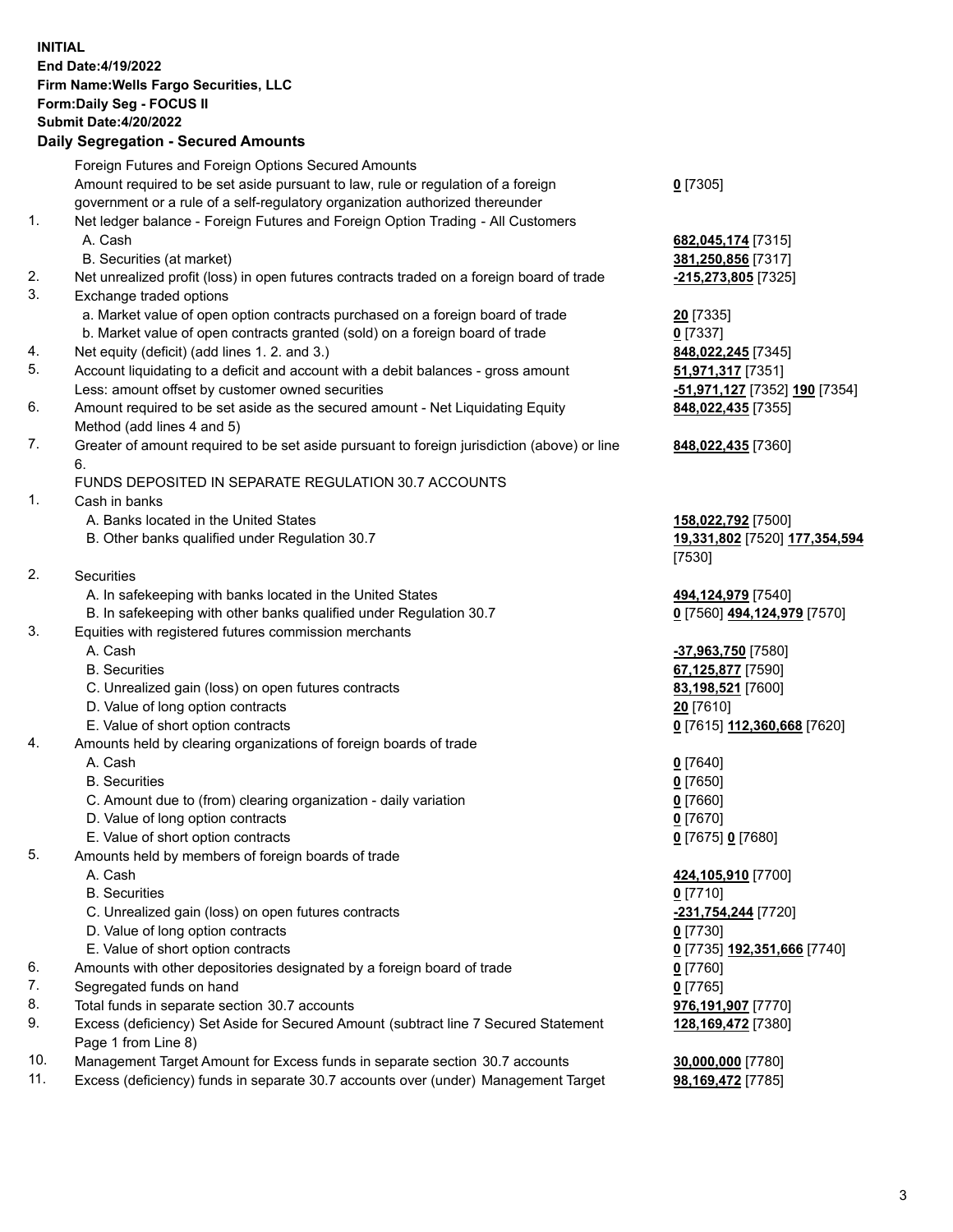**INITIAL End Date:4/19/2022 Firm Name:Wells Fargo Securities, LLC Form:Daily Seg - FOCUS II Submit Date:4/20/2022 Daily Segregation - Segregation Statement** SEGREGATION REQUIREMENTS(Section 4d(2) of the CEAct) 1. Net ledger balance A. Cash **3,136,539,706** [7010] B. Securities (at market) **1,920,263,262** [7020] 2. Net unrealized profit (loss) in open futures contracts traded on a contract market **872,449,691** [7030] 3. Exchange traded options A. Add market value of open option contracts purchased on a contract market **5,748,193,493** [7032] B. Deduct market value of open option contracts granted (sold) on a contract market **-5,639,475,565** [7033] 4. Net equity (deficit) (add lines 1, 2 and 3) **6,037,970,587** [7040] 5. Accounts liquidating to a deficit and accounts with debit balances - gross amount **217,312,988** [7045] Less: amount offset by customer securities **-177,989,306** [7047] **39,323,682** [7050] 6. Amount required to be segregated (add lines 4 and 5) **6,077,294,269** [7060] FUNDS IN SEGREGATED ACCOUNTS 7. Deposited in segregated funds bank accounts A. Cash **112,347,598** [7070] B. Securities representing investments of customers' funds (at market) **775,818,745** [7080] C. Securities held for particular customers or option customers in lieu of cash (at market) **263,320,118** [7090] 8. Margins on deposit with derivatives clearing organizations of contract markets A. Cash **3,327,505,776** [7100] B. Securities representing investments of customers' funds (at market) **124,017,781** [7110] C. Securities held for particular customers or option customers in lieu of cash (at market) **1,656,943,144** [7120] 9. Net settlement from (to) derivatives clearing organizations of contract markets **171,387,407** [7130] 10. Exchange traded options A. Value of open long option contracts **5,748,193,493** [7132] B. Value of open short option contracts **-5,639,475,565** [7133] 11. Net equities with other FCMs

A. Net liquidating equity **0** [7140]

B. Securities representing investments of customers' funds (at market) **0** [7160]

C. Securities held for particular customers or option customers in lieu of cash (at market)

- 12. Segregated funds on hand **0** [7150]
- 13. Total amount in segregation (add lines 7 through 12) **6,540,058,497** [7180]
- 14. Excess (deficiency) funds in segregation (subtract line 6 from line 13) **462,764,228** [7190]
- 15. Management Target Amount for Excess funds in segregation **105,000,000** [7194]

16. Excess (deficiency) funds in segregation over (under) Management Target Amount Excess

**0** [7170]

**357,764,228** [7198]